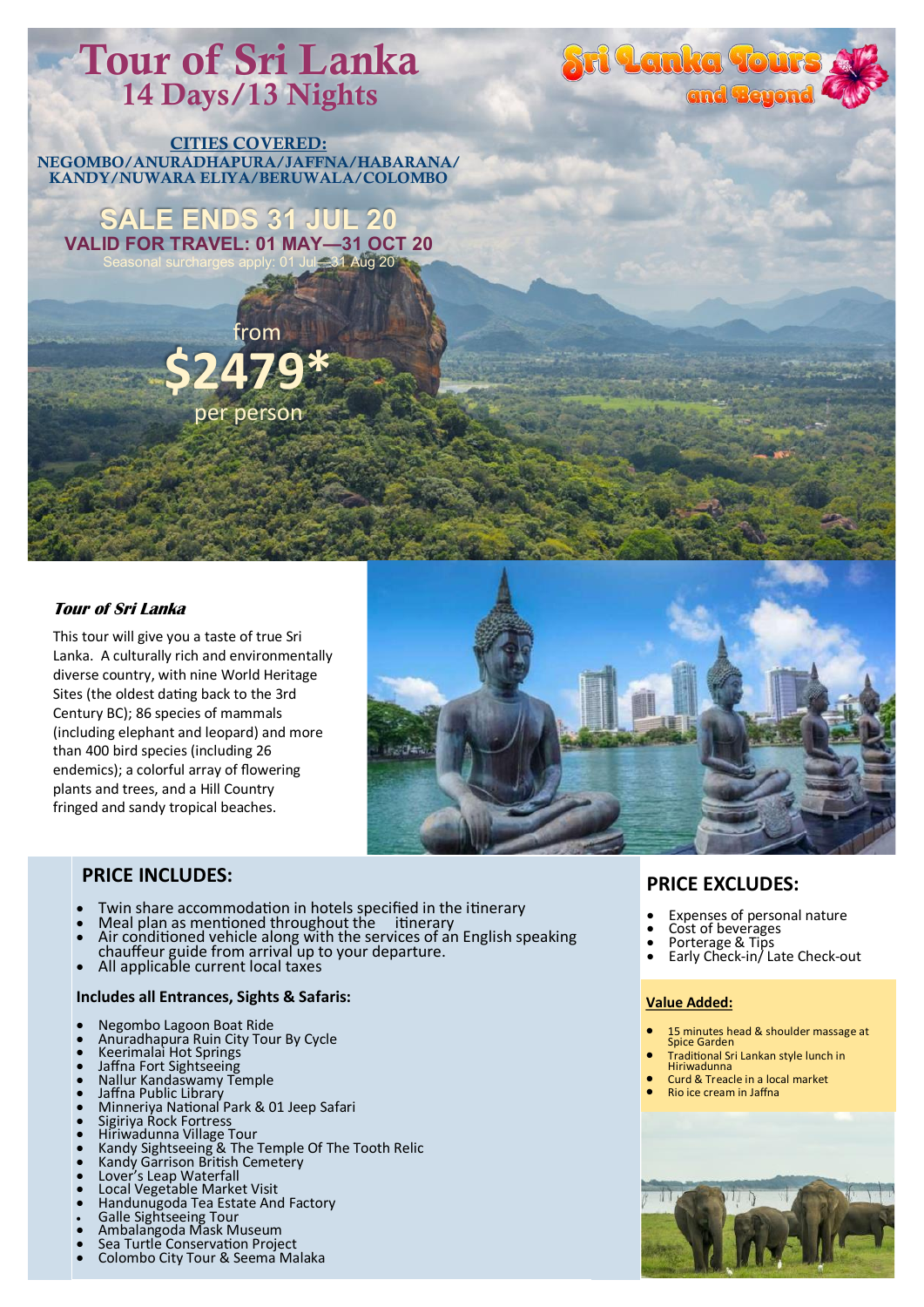

## **Day 01: AIRPORT / NEGOMBO BOATRIDE**

You will be warmly welcomed by our representative who will guide you throughout the tour. After the formalities at the Airport, proceed to your first hotel in Negombo. Once reached, check-in to the hotel

(Approx. transfer time: 30mins) and enjoy a boat ride at Negombo lagoon. The lagoon is fed by a number of small rivers and a canal. It is linked to the sea by a narrow channel to the north, near Negombo city.

## **Overnight accommodation at Suriya Resort in Waikkal**

## **Day 02: NEGOMBO / ANURADHAPURA - CYCLE TOUR**

Rise up early and proceed to Anuradhapura and commence a sightseeing tour of the ancient city by cycle.

Visit the ruins of the first capital founded in the 05th century BC. Here is found the largest number of ancient monuments of a great civilization. Buddhism found its first real home in Sri Lanka at Anuradhapura, and it thus contains some of Sri Lankan Buddhism's most secret sights.

On completion, proceed and check-in to the hotel. Spend the rest of the day in leisure.

### **Overnight accommodation at Rajarata Hotel in Anuradhapura**

## **Day 03: ANURADHAPURA / JAFFNA SIGHTSEEING**

After an early breakfast, proceed to Jaffna

Once reached, commence a mini sightseeing tour. You will be visiting Jaffna market, Jaffna Fort and Jaffna Public Library (Library is closed on Mondays).

Tellingly, one of the first major buildings to be rebuilt after the 2002 ceasefire was Jaffna's Public Library. It had been burnt down by pro-government mobs (some say forces) in July 1981, a destruction that many Tamils deemed a cultural attack – few acts were more significant in the build-up to civil war.

On completion, proceed to your hotel and check-in.

**Overnight accommodation at Jetwing Jaffna**

## **Day 04: JAFFNA SIGHTSEEING**

After breakfast, visit the Nallur Kandaswamy Temple.

This huge Hindu temple, crowned by a towering god-encrusted, golden-ochre gopuram, is one of the most significant Hindu religious complexes in Sri Lanka. Its sacred deity is Murugan (or Skanda), and during cacophonous puja – at 5am, 10am, noon, 4.15pm (small puja), 4.30pm ('special' puja), 5pm and 6.45pm – offerings are made to his brass-framed image and other Hindu deities like Ganesh in shrines surrounding the inner sanctum. It's about 1.5km northeast of the centre.

Visit Jaffna's most famous ice cream shop - 'Rio Ice Cream' and try it!

On completion, proceed to Keerimalai and visit a hot water spring.

The Keerimalai Hot Spring is a natural spring located in the Keerimalai area of Jaffna. The source of the water is an underground fresh water spring in Tellipallai, Maviddapuram. The spring is considered as a holy pond, with many Hindu and other devotees patronizing it seeking miraculous healing, remedy for impotency, and physical wellbeing.

On completion, proceed to Casuarina beach and relax.

White sand and shallow azure waters at a bustling Jaffna beach.

A serene 45 minute drive from Jaffna's bustling centre brings you to the idyllic Casuarina Beach, named after the fuzzy pine-like casuarina trees that line the long stretch of shore. The beach is popular with tourists and locals alike because of its bright white sand and shallow azure waters. Try and make it down in the early morning before the crowds arrive. If you want to really experience the beauty of the shallow seas track down a fisherman to drive you out on his boat

Return to the hotel on completion.

### **Overnight accommodation at Jetwing Jaffna**

#### **Day 05: JAFFNA / DAMBULLA**

After breakfast, checkout and proceed to Dambulla

Once reached, check-in to the hotel and relax.

Visit the Dambulla Rock Cave temple in the evening.

Dambulla Cave Temple is a vast isolated rock mass and it was here that king Valagambahu took refuge in the 01st century B.C. He later turned the caves into a rock temple.

On completion, return to the hotel.

**Overnight accommodation at Cinnamon Lodge**

## **Day 06: DAMBULLA / SIGIRIYA / MINNERIYA / DAMBULLA**

## **Today after breakfast, proceed to Sigiriya and visit the Sigiriya Rock Fortress.**

Proceed to climb the Sigiriya Rock Fortress which is known as the 8th wonder of the world. This rock fortress was built by King Kasyapa in the 5th century A.D. and was a royal citadel for more than 18 years. In a sheltered a pocket, approached by a spiral stairway, are the famous frescoes. The summit of the rock, with an area of nearly one hectare was the site of the palace and the outer wall was built on the very brink of the precipice. The UNESCO sponsored Central Cultural Fund has restored Sigiriya 5th century water gardens to their former glory.

#### **On completion, proceed to Minneriya National Park and enjoy a wild jeep safari.**

Located between Habarana and Polonnaruwa, Minneriya is yet another haven for the elephants that migrate from surrounding jungles to enjoy the lush grass fields on the banks of the Minneriya reservoir, during the dry season. Reports of elephant sightings range from an impressive 100 to 200. Endemic monkeys as well as many resident and migratory bird species also can be spotted along with endemic reptiles such as the painted-lip lizard. Among the reptiles that dwell here, are the saltwater crocodile, the Indian python and the water monitor.

The central feature of the park is the ancient Minneriya Tank (built in 3rd century AD by King Mahasena). This tank is generally known as a place to observe the elephants that come to bathe and graze on the grasses as well as the huge flocks of birds (cormorants and painted storks to name but a few) that come to fish in the shallow waters.

On completion, return to the hotel and relax.

**Overnight accommodation at Cinnamon Lodge**

## **Day 07: DAMBULLA / HIRIWADUNNA / KANDY**

#### **Today after breakfast, proceed on an authentic village experience in Hiriwadunna**.

This is a super jungle and village experience which is a popular tourist attraction. Have an early departure to a point off the main road where you will begin a scintillating walk over village paths, a tank (ancient reservoir) bund and forest. Cross a little jungle rivulet by catamaran to reach a farmer's simple "wattle and<br>daub" house where the breakfast/lunch where the breakfast/lunch can be consumed. The villager will offer some tea and may be sweetmeats.

Proceed half an hour by foot and bullock cart to a point where a vehicle meets you for the transfer to the hotel, a truly Sri Lankan experience.

Enjoy a traditional Sri Lankan lunch**.**

## **On completion, proceed to Kandy. En-route, visit a spice garden in Matale.**

For centuries, spices have been one of Sri Lanka's celebrated exports. Spices are mostly grown in home gardens (as a home industry) and used not only to flavor food but also for medicine and cosmetics Enjoy a 15mins Head & Shoulder massage.

On completion, continue to proceed to Kandy and check-in to the hotel.

**Overnight accommodation at Amaya Hills**